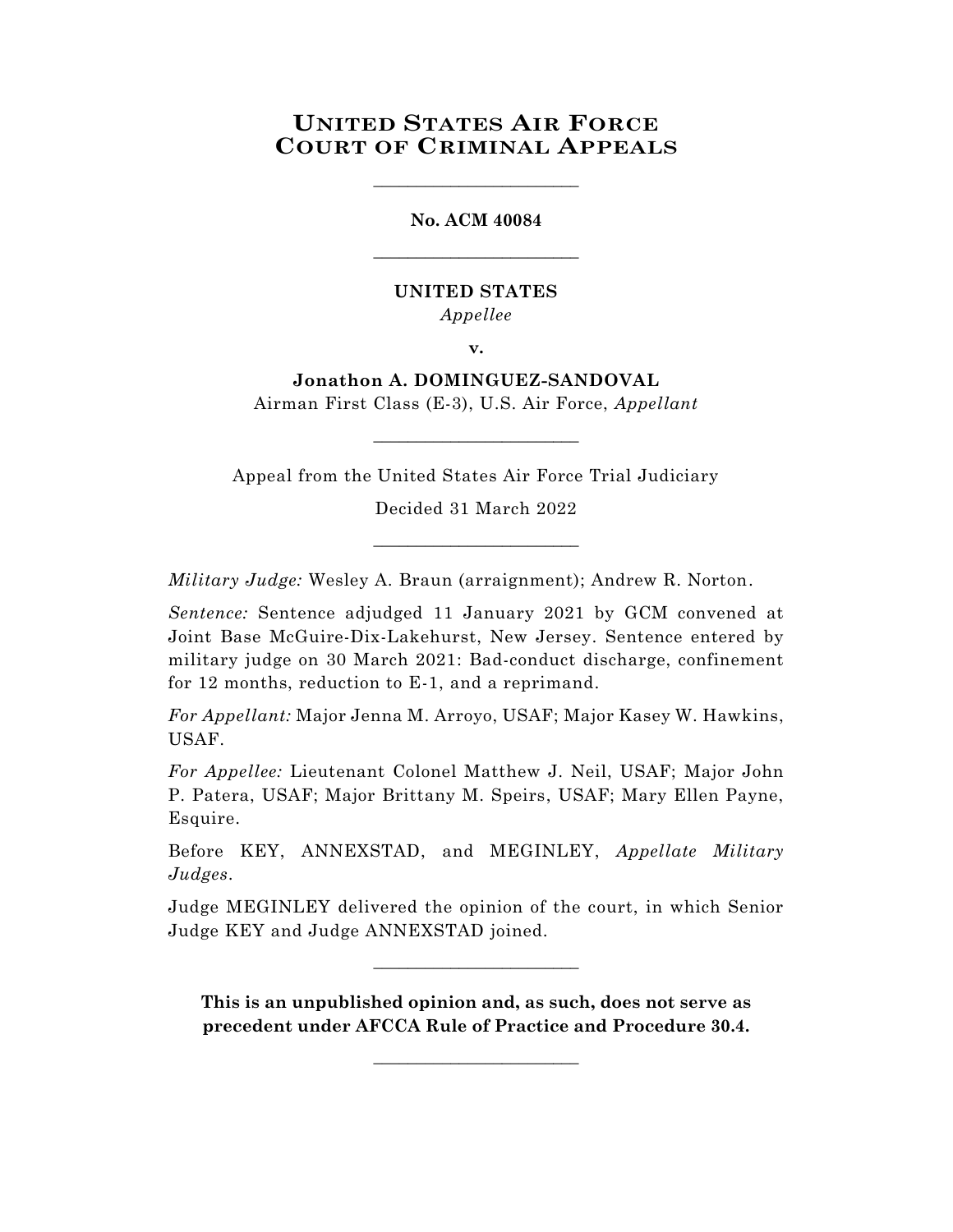#### MEGINLEY, Judge:

l

In accordance with his pleas and pursuant to a pretrial agreement, a general court-martial composed of a military judge sitting alone convicted Appellant of three specifications of cyber harassment, on divers occasions, in violation of Subtitle 2, Part 5, Chapter 33, Section 4.1(a)(2), New Jersey Code of Criminal Justice (N.J. Stat. § 2C:33–4.1), assimilated into federal law by the Assimilative Crimes Act (ACA), 18 U.S.C. § 13, in violation of Article 134, Uniform Code of Military Justice (UCMJ), 10 U.S.C. § 934.<sup>1,2</sup> Appellant was sentenced to a bad-conduct discharge, confinement for 12 months, reduction to the grade of E-1, and a reprimand. The convening authority approved Appellant's request for deferment and waiver of the automatic forfeitures for the benefit of his dependents, and approved the sentence in its entirety.

Appellant raises three assignments of error on appeal: (1) whether his cyber-harassment convictions, which were based on New Jersey state law and assimilated into federal law, were barred by the specifically enumerated offense of indecent language under Article 134, UCMJ; (2) in the alternative, whether Appellant's guilty pleas to the same convictions were improvident due to the military judge's use of the *Manual for Courts-Martial's* definition of "indecent;" and (3) whether the "convictions . . . were improvident" as Appellant's language was not indecent when considered in the context of a pornographic website. <sup>3</sup> We have carefully considered issue (3) and determine it has no merit and warrants no discussion or relief. *See United States v. Matias*, 25 M.J. 356, 361 (C.M.A. 1987). We find no error that has materially prejudiced the substantial rights of Appellant, and affirm the findings and sentence.

#### **I. BACKGROUND**

Appellant joined the Air Force in September 2017 and, at the time of his offenses, was stationed at Joint Base McGuire-Dix-Lakehurst (JBMDL), New Jersey. Appellant's offenses originated in his dormitory room, located on JBMDL, an installation under exclusive federal jurisdiction. At the time of his

<sup>1</sup> Unless otherwise stated, all references in this opinion to the punitive articles of the UCMJ are to those contained in the *Manual for Courts-Martial, United States* (2016 ed.). Because the charges and specifications were referred to trial after 1 January 2019, the *Manual for Courts-Martial, United States* (2019 ed.) applies. *See* Exec. Order 13,825, §§ 3, 5, 83 Fed. Reg. 9889, 9889–90 (8 Mar. 2018).

<sup>2</sup> The pretrial agreement capped the maximum amount of confinement to 18 months.

<sup>3</sup> Appellant raises this third issue pursuant to *United States v. Grostefon*, 12 M.J. 431 (C.M.A. 1982).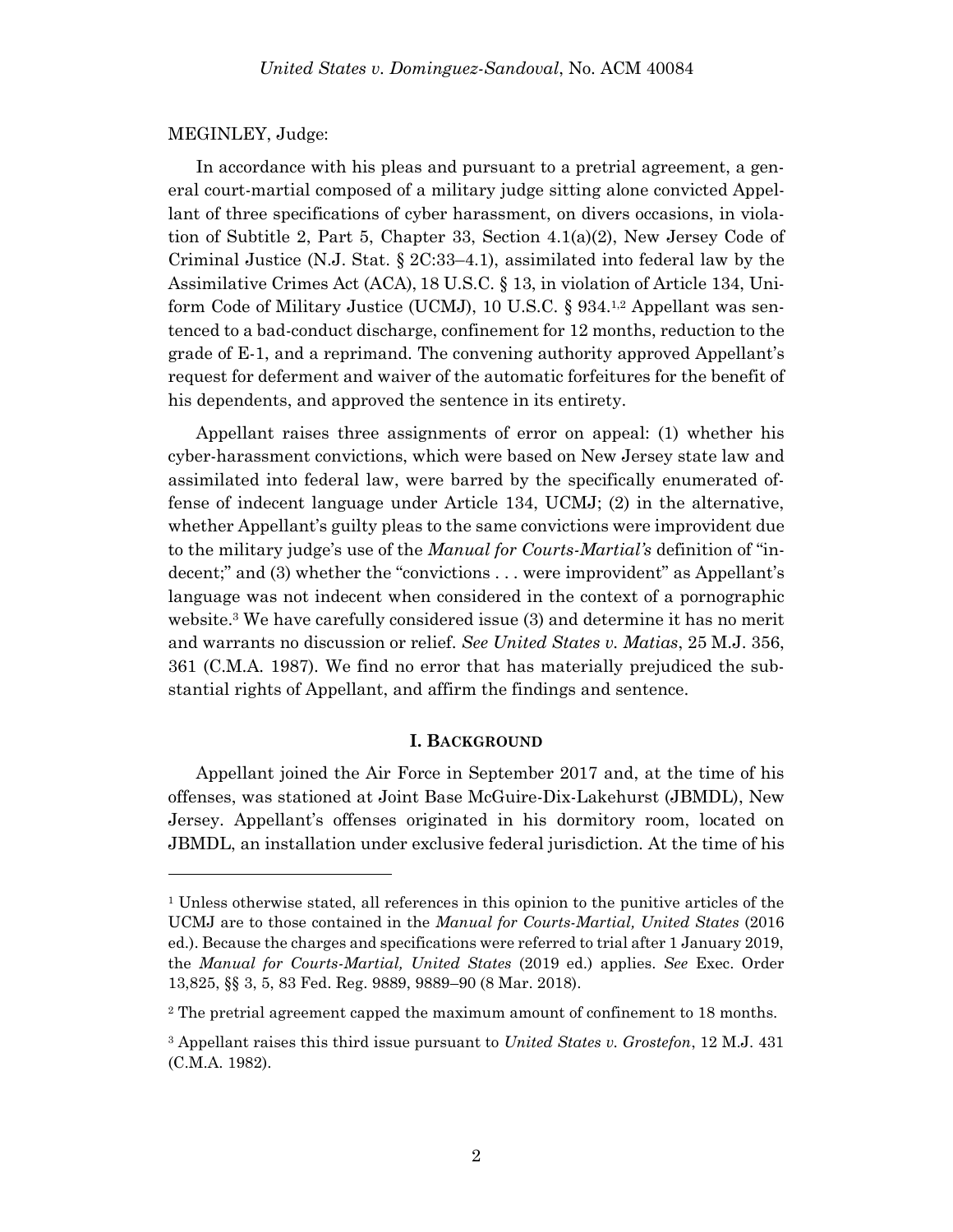court-martial, Appellant was 26 years old. As part of his pretrial agreement, Appellant agreed to a stipulation of fact. The information provided in the stipulation of fact and in Appellant's providence inquiry form the basis for the following factual background. In an effort to not further exploit the victims in this case, we have declined to specifically name the social media platforms and websites Appellant used to perpetrate his crimes.

### **A. Victim AS**

Between 1 August 2018 and 30 November 2018, Appellant became angry with AS, an acquaintance, who had previously made a report of sexual assault against Appellant to the Air Force Office of Special Investigations (AFOSI). <sup>4</sup> In response to her report, Appellant created a fake profile on a pornographic website which permits users to post and stream content. In creating this profile, Appellant used AS's name, hometown, and pictures obtained from her actual social media accounts. From the time of its creation, Appellant maintained exclusive control over the false profile which contained graphic, indecent, lewd, and disturbing descriptions of AS's purported sexual preferences, history, and desires.

Further, in the profile, Appellant included AS's actual username for two of her social media accounts so that viewers could send her lewd and indecent photos and messages. Appellant provided this information knowing it would cause AS extreme emotional harm. Appellant acknowledged he engaged with other users on the pornographic website through the fake profile he had created, to include responding to multiple direct messages from users who believed they were engaging with AS. Those responses were as lewd and indecent as language he used to create AS's fake profile. During his providence inquiry, Appellant stated, "I knew if people saw what I posted, it would be upsetting, embarrassing and degrading for [AS]. I wanted to upset her at the time I did this." Appellant agreed his language was "lewd and offensive," and "extremely vulgar, disgusting, [and] degrading."

<sup>4</sup> Appellant was initially charged with sexual assault upon AS, in violation of Article 120, UCMJ, 10 U.S.C. § 920, however, that charge and its specification were withdrawn and dismissed with prejudice after arraignment in accordance with the pretrial agreement. Appellant was also charged with two specifications of invasion of privacy in violation of Subtitle 2, Part 1, Chapter 14, Section 9(c), New Jersey Code of Criminal Justice (N.J. Stat. §  $2C:14-9(c)$ ), assimilated into federal law by 18 U.S.C. § 13. Arguing that the specifications were preempted by Article 117a, UCMJ, 10 U.S.C. § 917a, Defense moved to dismiss the specifications, which the Government did not oppose. The military judge granted the motion.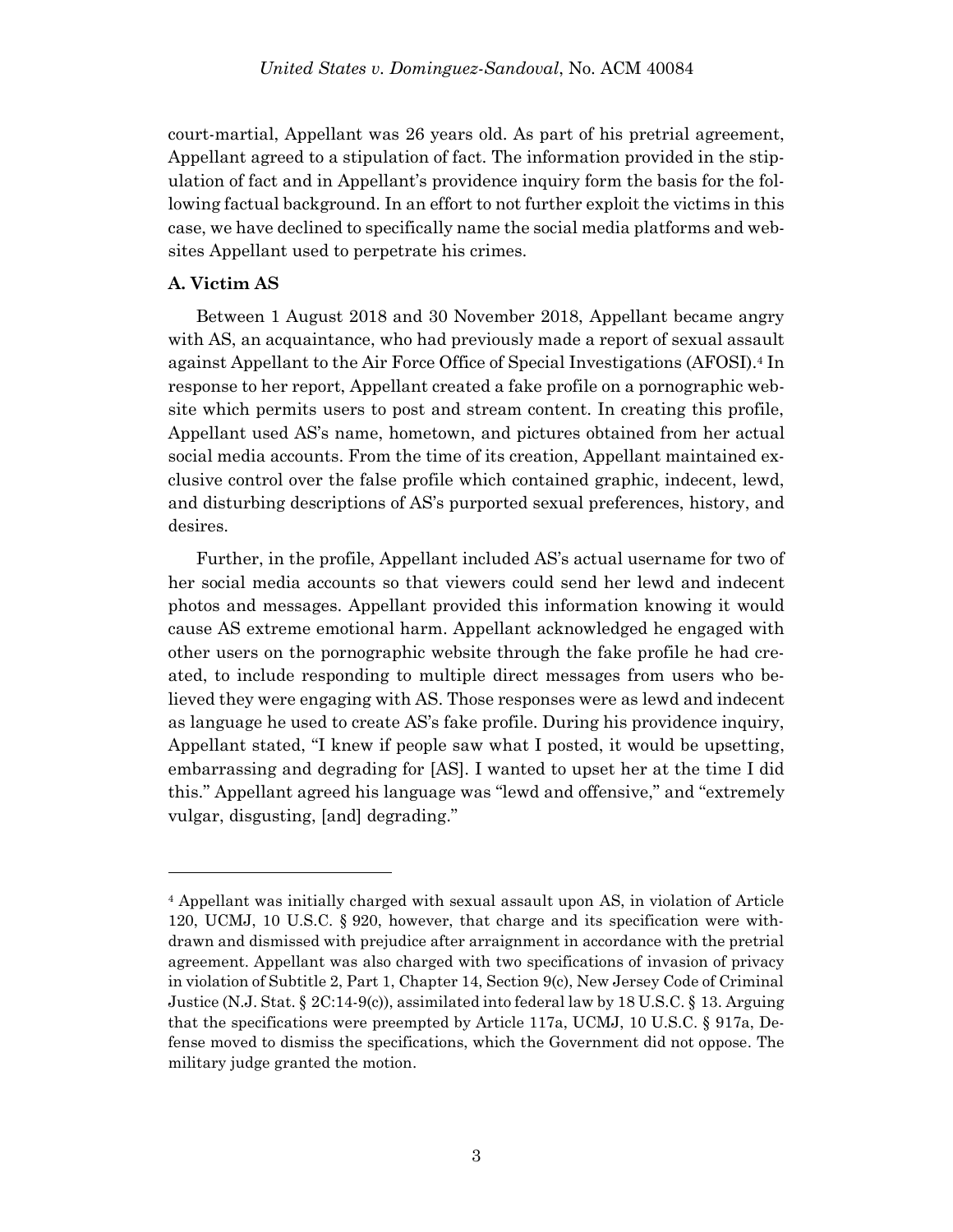AS did not consent to or in any way communicate a desire to Appellant that she wanted an account on the pornographic website, much less one which solicited viewers to send nude pictures to her other social media accounts.<sup>5</sup> In describing the effect Appellant's actions had on her, AS testified in presentencing that one morning when she woke up she had received "over 100" videos, pictures, and messages on one social media platform. She also "had over 50 [direct messages] . . . and friend requests" on another social media platform. Some of the messages included videos "of males jerking off and [ejaculating] on a mirror, [or] [ejaculating] on themselves."

AS clarified that "jerking off" meant that these men "were masturbating to their phone," and "sending it directly to [her]." AS estimated there were over 100 of these messages. AS stated, "I tried to delete them. [The social media account] was glitching. It wouldn't let me delete them. I had to keep opening them and clicking fast through them to get them off of my phone and they just didn't stop." AS then stated, "[The men] would get mad that I didn't respond to them. They would tell me, you made this profile and you don't want to contact and talk to any of us, [and you] don't want to send [us] pictures." Finally, AS discussed their desires: "They asked for me to send pictures of my boobs. They asked me to send pictures of me touching myself . . . [and] they asked [me] . . . to do stuff on the phone, basically[,] like phone sex." AS also stated that she was concerned for her safety: "I was afraid to go to the mall, I was afraid to do a lot of different things. I just did what I needed to get done at that time and then I would go back to my dorm and isolate myself in my dorm room."

### **B. Victim AG**

l

In October or November 2018, Appellant was also upset with AG. Following the end of a long off-and-on relationship with Appellant, AG began to date another man. Like he did to AS, Appellant created another fake profile on the same pornographic website using AG's name and personal details, including her hometown—knowing people from her hometown would reach out to her. The profile also contained graphic, lewd, and indecent descriptions of AG's purported sexual desires.

In addition to the false profiles described above, Appellant also had his own personal account on the pornographic website as well as on a second pornographic website which also permitted users to upload and view pornographic content during the charged timeframe. On the first of these personal accounts, Appellant wrote a short comment that stated, in so many words, that when

<sup>5</sup> Due to the graphic nature of Appellant's posts, along with the identifying information he disclosed about his victims, this court ordered the stipulation of fact and its attachments sealed and has chosen not to disclose the full extent of Appellant's communications and postings.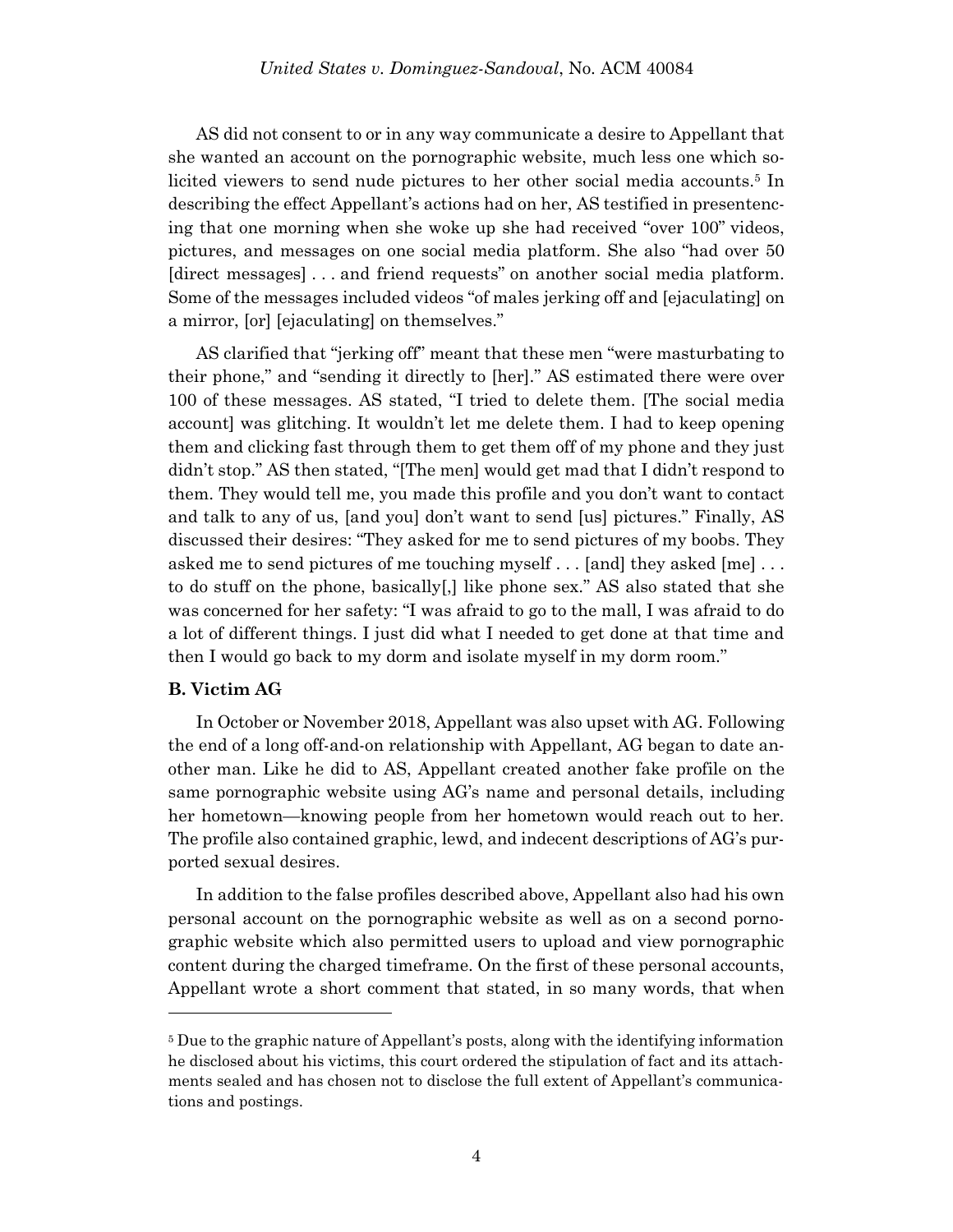women wronged him, he would expose them. While in his dorm room at JBMDL, Appellant also uploaded a video of AG performing oral sex on him to this account and titled the video with lewd and indecent language. Appellant wrote AG's full name in the title. Appellant also uploaded screenshots of the video to his photo album, which he similarly titled in a lewd and indecent manner. Also during the same charged timeframe, Appellant used his profile and uploaded the same video to his account on the second website and titled it using lewd and indecent language.

Appellant acknowledged he created the fake profile pages and uploaded the videos in order to cause AG extreme emotional distress and harm. During his providence inquiry, Appellant specifically stated,

I also posted a video on the website of her performing oral sex on me. I knew what I did was wrong. I intended to cause her emotional harm when posting these things. [AG] is my ex-girlfriend. I posted her name, her age and that she was from [ ], knowing that strangers could contact her. I knew that the [the pornographic website] profiles were open to the public and that anyone could see them and what I was posting on them. I knew that if people saw what I had posted, it would be upsetting, embarrassing and degrading for her. I wanted to upset her at the time that I posted everything.

AG did not consent to Appellant posting her information on either of the websites, nor did she communicate any desire that she wanted him to do so. In presentencing, AG testified that Appellant's actions "caused a great anxiety in terms of my career," and if "anyone found out or saw the video, I could have lost my internship." She also had anxiety because "I was very afraid that someone could find me and do physical harm to me."

#### **C. Victim TC**

Appellant met TC via an online dating platform while he was on temporary duty (TDY) at Scott Air Force Base, Illinois. At some point during this TDY, Appellant filmed TC performing oral sex on him. In October or November 2018, Appellant became upset with TC because she was ignoring him on social media and told him that she had a boyfriend. Appellant then uploaded the video of her performing oral sex on him to his personal accounts on the two pornographic websites and gave the video lewd and indecent titles. As with AG, Appellant took screenshots of the video which he uploaded and posted those to his photo album. Appellant admitted he used lewd and indecent language in the title for the video. Appellant committed these acts without the consent of TC. During his providence inquiry, Appellant stated,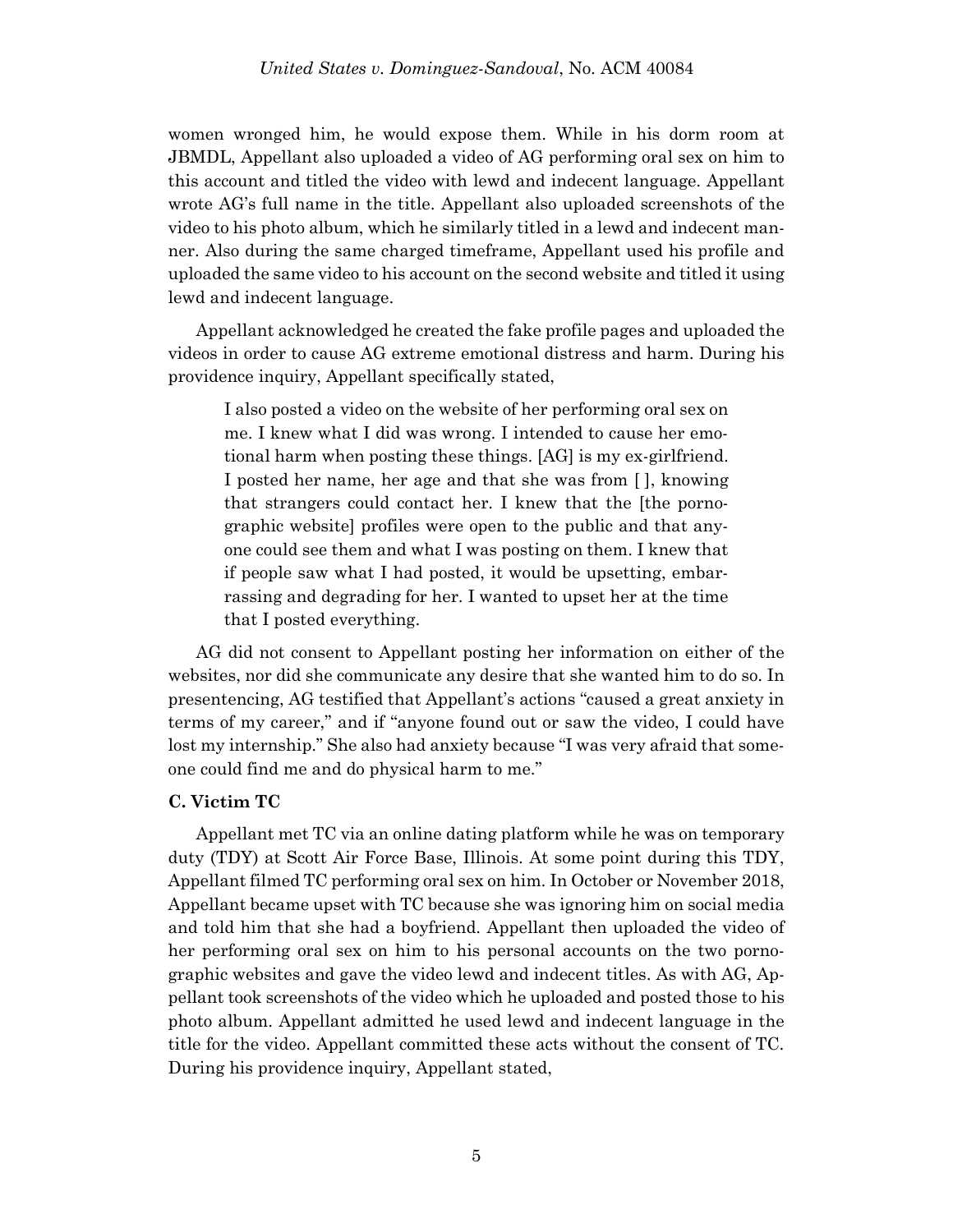I posted lewd and indecent language about [TC] on [the two websites] . . . I described her engaging in sexual acts. What I wrote was very demeaning. None of it was true. All of it was inappropriate.

I also posted a video on the websites of her performing oral sex on me. I knew what I did was wrong. I intended to cause her emotional harm when I posted these things. I met [TC] on [the dating platform] while TDY to Scott Air Force Base. I knew that [the pornographic website] profiles were open to the public and that anyone could see them and what I posted. I knew that people – pardon, I knew if people saw what I posted [it] would be upsetting, embarrassing and degrading for her. I wanted to upset her when I posted what I did.

### **D. AFOSI Investigation**

During their investigation, AFOSI agents traced the uploaded videos to email addresses associated with Appellant and to Internet protocol addresses associated with his cell phone. Additionally, upon a proper search and seizure, forensic analysis revealed that the two videos of AG and TG performing oral sex, described above, were also present on Appellant's digital devices. The analysis also showed four emails to Appellant—two from Appellant's personal account on the first pornographic website stating that the video of AG was successfully uploaded, dated 8 October 2018 and 15 November 2018, and two from the second website—one referencing the video of AG and one referencing the video of TC, both dated 22 October 2018.

### **II. DISCUSSION**

### **A. Assimilation of New Jersey's Cyber-Harassment Law**

### **1. Additional Background**

Appellant argues the Government "could have, and should have" charged him with "the specifically enumerated offense of indecent language under Article 134, UCMJ," instead of charging him with the New Jersey cyber-harassment offense, because the military judge focused on the indecent language used by Appellant during his providence inquiry. Under the assimilated New Jersey crime of cyber-harassment, Appellant faced a maximum confinement of 54 months, or 18 months for each specification. However, had Appellant been charged with indecent language under Article 134, UCMJ, he would have faced a maximum confinement of 18 months, or 6 months for each specification. *See Manual for Courts-Martial*, *United States* (2016 ed.) (*MCM*), pt. IV, ¶ 89.e.(2).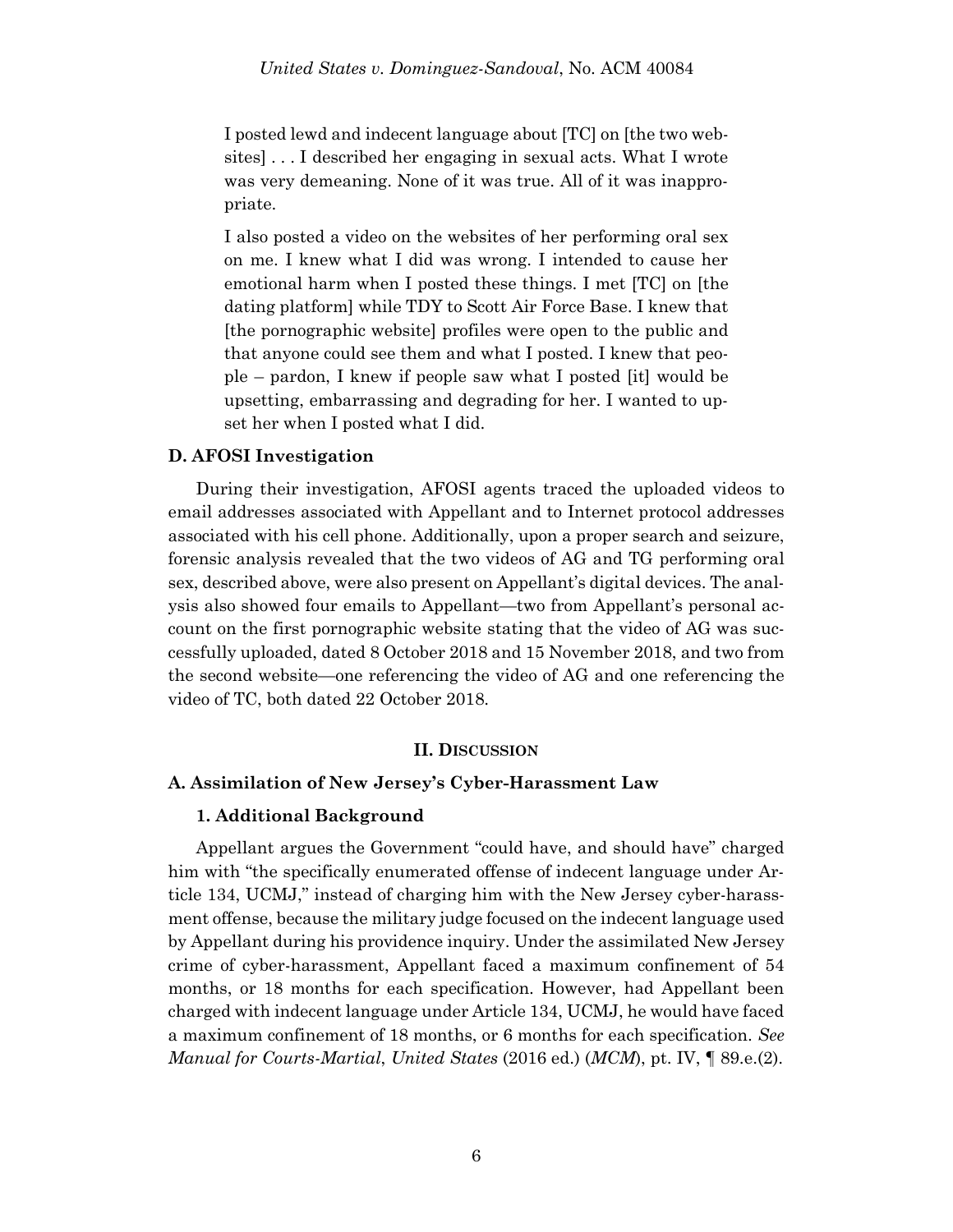With the exception of the names of the three victims, and the omission of a reference to the name of the second website in AS's specification, the specifications of the offenses to which Appellant pleaded guilty were identical and read as follows:

In that [Appellant], on divers occasions, did, at Joint Base McGuire-Dix-Lakehurst, a place under exclusive federal jurisdiction, between on or about 1 August 2018 and on or about 30 November 2018, knowingly post lewd and indecent language about [victim] on [the two pornographic websites], with the intent to cause her emotional harm, in violation of Subtitle 2, Part 5, Chapter 33, Section 4.1(a)(2) of the New Jersey Code of Criminal Justice, an offense not capital, assimilated into [f]ederal law by 18 U.S. Code Section 13.

New Jersey criminalized "cyber-harassment" in 2014.<sup>6</sup> In regards to Appellant's case, there are two elements which must be satisfied for a finding of guilty: (1) Appellant made a communication in an online capacity via any electronic device or through a social networking site with the purpose of harassing another, and (2) Appellant knowingly sent, posted, commented, requested, suggested, or proposed any lewd, indecent, or obscene material to or about a person with the intent to emotionally harm a reasonable person or place a reasonable person in fear of physical or emotional harm. *See* N.J. Stat. § 2C:33-4.1. The statute does not define the terms lewd, indecent, or obscene material.

The military judge advised Appellant that the elements of his offenses were as follows:

(1) That between on or about 1 August 2018 and on or about 30 November 2018, on divers occasions, [Appellant] did, knowingly, post language about [each victim] on [the first pornographic website] and [the second website] (except for AS);

(2) That the language was lewd and indecent;

l

(3) That [Appellant] did so with the intent to cause [each victim] emotional harm;

(4) That [Appellant] did so at Joint Base McGuire-Dix-Lakehurst, New Jersey;

(5) That Joint Base McGuire-Dix-Lakehurst, New Jersey, is a place under exclusive federal jurisdiction;

<sup>6</sup> N.J. Stat Ann. § 2C:33-4.1 (West 2022) (L. [2013, c. 272,](https://plus.lexis.com/document/documentlink/?pdmfid=1530671&crid=0fa64bd1-5550-4e11-85ce-d117f76b6de4&pddocfullpath=%2Fshared%2Fdocument%2Fstatutes-legislation%2Furn%3AcontentItem%3A64ST-RJS3-CH1B-T392-00000-00&pdcontentcomponentid=9077&pdproductcontenttypeid=urn%3Apct%3A83&pdiskwicview=false&pdpinpoint=_a_2&ecomp=bgktk) § 1, eff. Jan. 17, 2014; amended by [2021, c. 327,](https://plus.lexis.com/document/documentlink/?pdmfid=1530671&crid=0fa64bd1-5550-4e11-85ce-d117f76b6de4&pddocfullpath=%2Fshared%2Fdocument%2Fstatutes-legislation%2Furn%3AcontentItem%3A64ST-RJS3-CH1B-T392-00000-00&pdcontentcomponentid=9077&pdproductcontenttypeid=urn%3Apct%3A83&pdiskwicview=false&pdpinpoint=_a_2&ecomp=bgktk) § 2, eff. 21 Dec. 2021; [2021, c. 338,](https://plus.lexis.com/document/documentlink/?pdmfid=1530671&crid=0fa64bd1-5550-4e11-85ce-d117f76b6de4&pddocfullpath=%2Fshared%2Fdocument%2Fstatutes-legislation%2Furn%3AcontentItem%3A64ST-RJS3-CH1B-T392-00000-00&pdcontentcomponentid=9077&pdproductcontenttypeid=urn%3Apct%3A83&pdiskwicview=false&pdpinpoint=_a_2&ecomp=bgktk) § 1, eff. 10 Jan. 2022).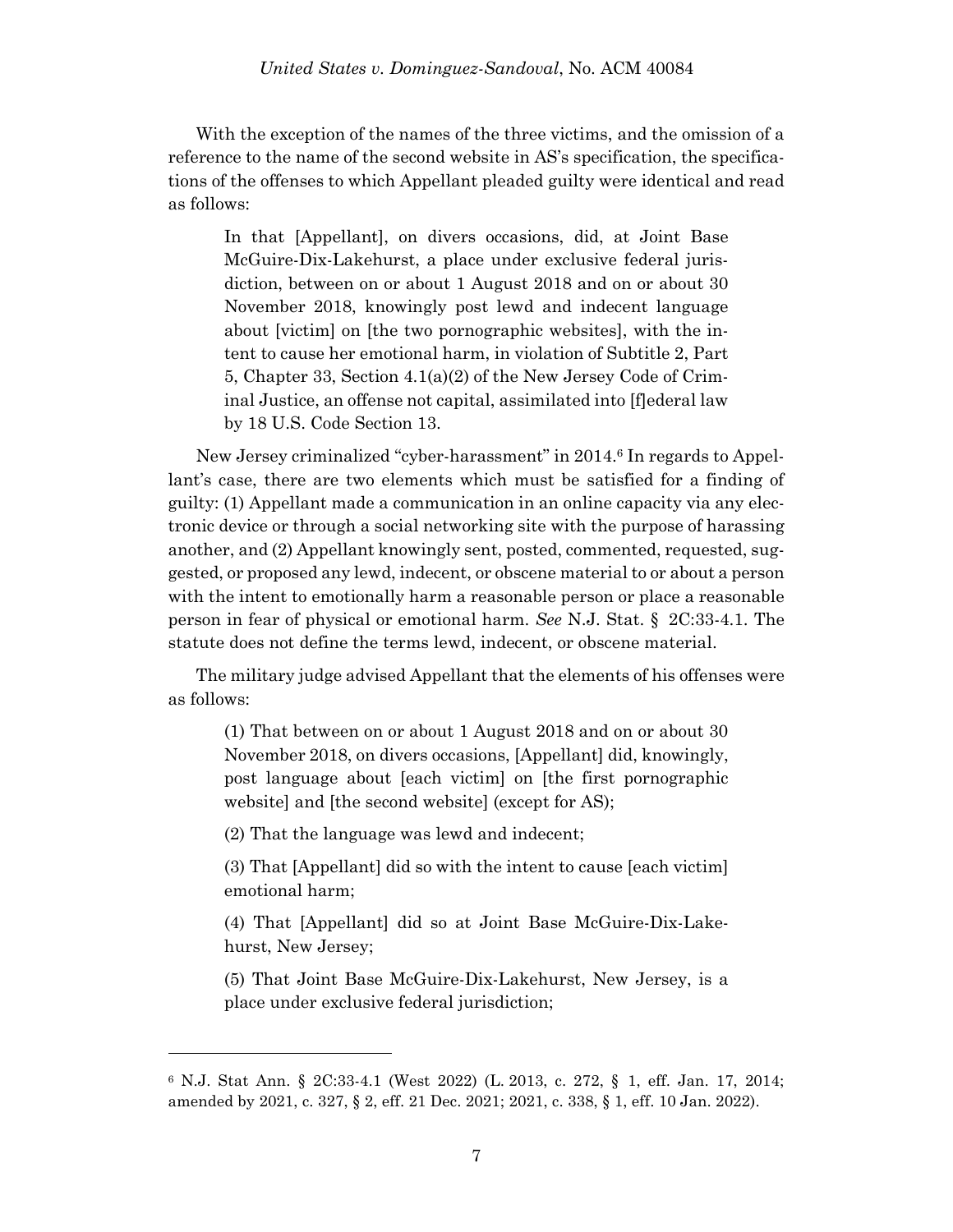(6) That the offense was a violation of Subtitle 2, Part 5, Chapter 33, section 4.1(a)(2) of the New Jersey Code of Criminal Justice;

(7) That the offense under the New Jersey Code of Criminal Justice is assimilated into [f]ederal law by 18 United States Code, Section 13; and

(8) That the offense is not a capital offense.

The military judge then advised Appellant that

"[i]ndecent" language is that which is grossly offensive to modesty, decency or propriety, or shocks the moral sense because of its vulgar, filthy or disgusting nature, or its tendency to incite lustful thought. Language is indecent if it tends reasonably to corrupt morals or incite libidinous thoughts. The language must violate community standards.

The military judge's explanation of "indecent" language is the same as found in the Manual*. See MCM*, pt. IV, ¶ 89(c). With respect to the New Jersey statute for cyber-harassment, the military judge advised Appellant,

a person commits the crime of cyber harassment if while making a communication in an online capacity, via any electronic device or through a social networking site, and with the purpose to harass another, the person knowingly sends, posts, comments, requests, suggests or proposes any lewd, indecent or obscene material to or about a person with the intent to emotionally harm a reasonable person or place a reasonable person in fear of physical or emotional harm to his person.

### **2. Law**

Congress enacted the Federal Assimilative Crimes Act to adopt

state criminal laws for areas of exclusive or concurrent federal jurisdiction, provided federal criminal law, including the UCMJ, has not defined an applicable offense for the misconduct committed. The Act applies to state laws validly existing at the time of the offense without regard to when these laws were enacted, whether before or after passage of the Act, and whether before or after the acquisition of the land where the offense was committed.

*MCM*, pt. IV, ¶ 60.c.(4)(c)(ii)*.* "If conduct by an accused does not fall under any of the enumerated Article 134 offenses (paragraphs 61 through 113 of this Part), a specification not listed in this Manual may be used to allege the offense." *MCM*, pt. IV,  $\parallel$  60.c.(6)(a).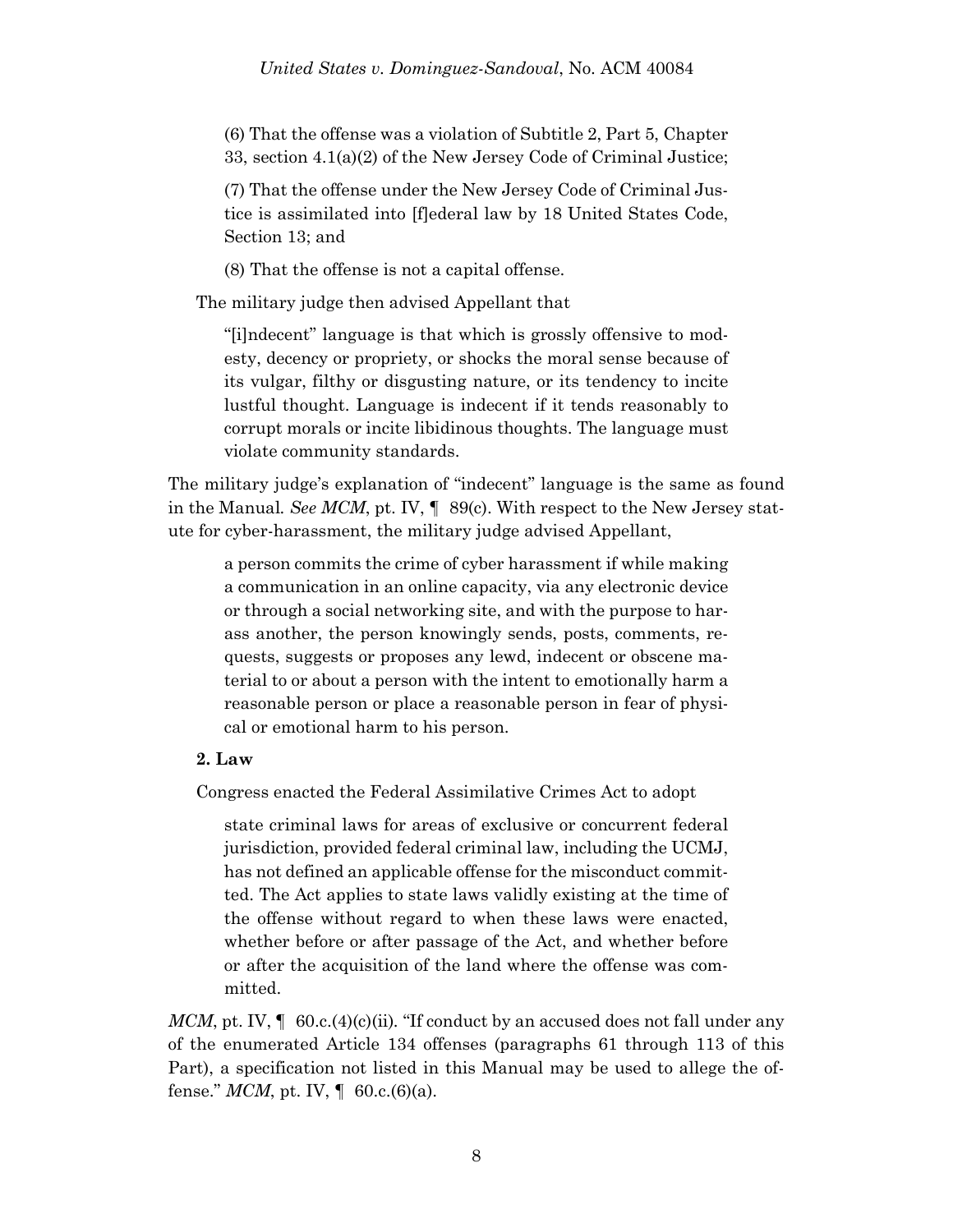"[T]he purpose of the ACA is not to enforce state law, but to fill gaps in the federal criminal law." *United States v. Robbins*, 48 M.J. 745, 749 (A.F. Ct. Crim. App. 1998) (citation omitted), *aff'd*, 52 M.J. 159 (C.A.A.F. 1999). "[A] substantial difference in the kind of wrongful behavior covered (on the one hand by the state statute, on the other, by federal enactments) will ordinarily indicate a gap for a state statute to fill . . . ." *Robbins*, 52 M.J. at 162 (quoting *Lewis v. United States*, 523 U.S. 155, 164 (1998)). In focusing on the "gap-filling purpose" of the ACA, the United States Supreme Court, in *Lewis*, stated,

[A] court must first ask the question that the ACA's language requires: Is the [Appellant]'s "act or omission . . . made punishable by *any* enactment of Congress." If the answer to this question is "no," that will normally end the matter. The ACA presumably would assimilate the statute. If the answer to the question is "yes," however, the court must ask the further question whether the federal statutes that apply to the "act or omission" preclude application of the state law in question, say, because its application would interfere with the achievement of a federal policy, because the state law would effectively rewrite an offense definition that Congress carefully considered, or because federal statutes reveal an intent to occupy so much of a field as would exclude use of the particular state statute at issue.

### *Id.* at 161–62.

"Whether an offense is preempted depends on statutory interpretation, which is a question of law we review de novo." *United States v. Wheeler*, 77 M.J. 289, 291 (C.A.A.F. 2018) (citation omitted). Appellant's guilty plea neither forfeits nor waives the issue of preemption. *See Robbins*, 52 M.J. at 160. The basis for the preemption doctrine is the principle that if Congress "has occupied the field for a given type of misconduct," such as with offenses covered by Articles 80 through 132 in the Manual, then a specification alleging that conduct cannot be created and punished under Article 134, UCMJ, simply to delete a vital element. *See id*. at 160–61. A claim of preemption, therefore, presents a question of subject-matter jurisdiction of the trial court, and cannot be waived by either a plea or failure to object. *See United States v. Jones*, 66 M.J. 704, 706 (A.F. Ct. Crim. App. 2008). Notwithstanding Appellant's pretrial agreement to "waive[ ] all waivable motions," Rule for Courts-Martial 705(c)(1)(B) states "[a] term or condition in a pretrial agreement shall not be enforced if it deprives the accused . . . the right to challenge the jurisdiction of the court-martial . . . ." *Manual for Courts-Martial*, *United States* (2019 ed.) (2019 *MCM*). "If [an] offense [is] improperly assimilated, it [is] not cognizable by a court-martial." *Robbins*, 52 M.J. at 160.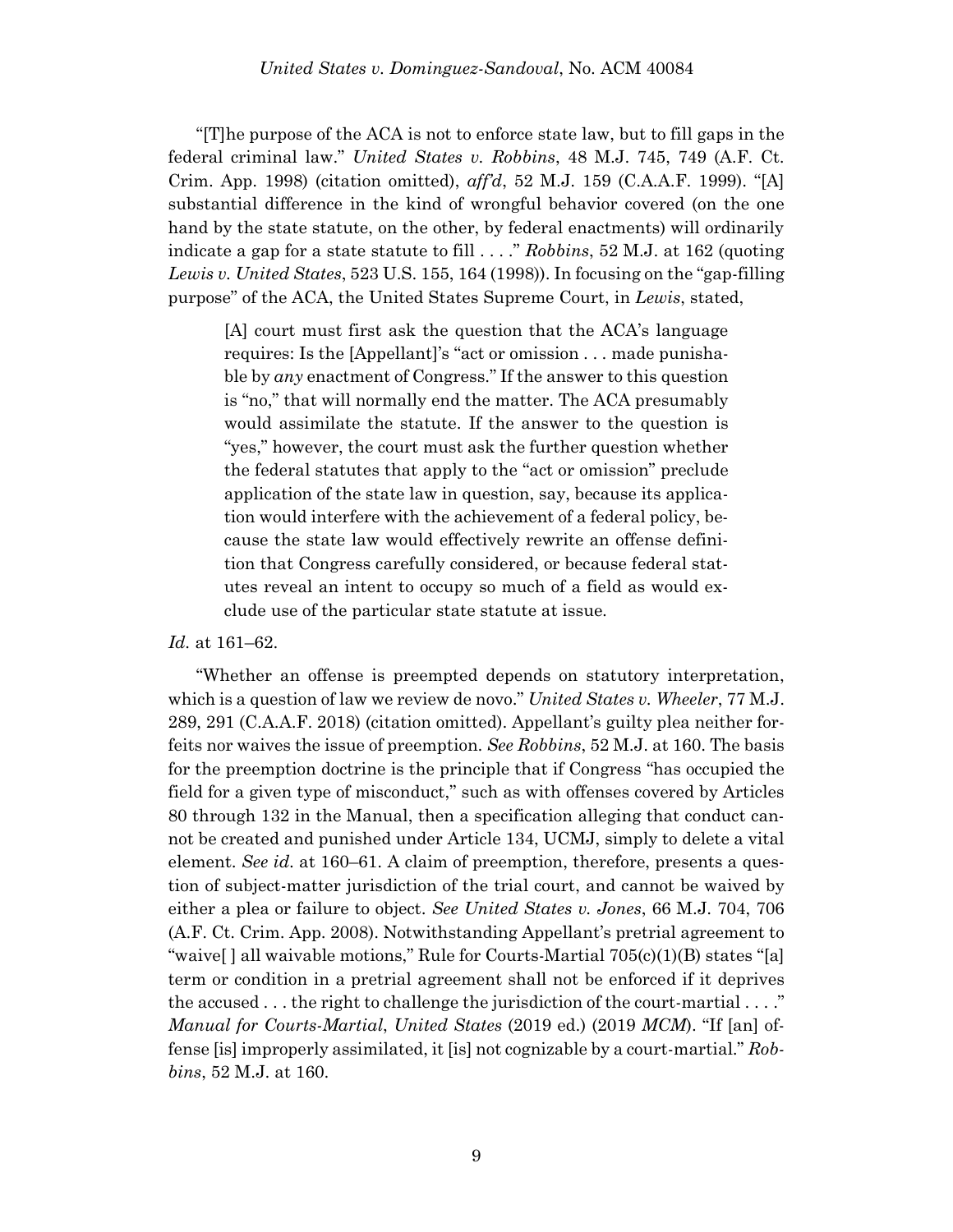The *Manual for Courts-Martial* limits the assimilation of state criminal statutes stating,

The preemption doctrine prohibits application of Article 134 to conduct covered by Articles 80 through 132. For example, larceny is covered in Article 121, and if an element of that offense is lacking—for example, intent— there can be no larceny or larceny-type offense, either under Article 121 or, because of preemption, under Article 134. Article 134 cannot be used to create a new kind of larceny offense, one without the required intent, where Congress has already set the minimum requirements for such an offense in Article 121.

*MCM*, pt. IV,  $\parallel$  60.c.(5)(a). Our superior court, the United States Court of Appeals for the Armed Forces, has held that if the two following questions are answered affirmatively, then assimilation is precluded by the preemption doctrine:

The primary question is whether Congress intended to limit prosecution for wrongful conduct within a particular area or field to offenses defined in specific articles of the Code; the secondary question is whether the offense charged is composed of a residuum of elements of a specific offense and asserted to be a violation of either Articles 133 or 134, which, because of their sweep, are commonly described as the general articles.

*Robbins*, 52 M.J. at 161 (citing *United States v. McGinnis*, 35 M.J. 149, 151– 52 (C.M.A. 1992)). Put another way, preemption is the "legal concept that where Congress has occupied the field of a given type of misconduct by addressing it in one of the specific punitive articles of the code, another offense may not be created and punished under Article 134, UCMJ, by simply deleting a vital element." *United States v. Kick*, 7 M.J. 82, 85 (C.M.A. 1979) (citations omitted).

Preemption prevents the Government from turning to a "hypothetical federal noncapital crime that lessened its evidentiary burden at trial by circumventing the mens rea element or removing a specific vital element from an enumerated UCMJ offense." *Wheeler*, 77 M.J. at 293. In other words, the preemption doctrine "is designed to prevent the [G]overnment from eliminating elements from congressionally established offenses under the UCMJ, in order to ease their evidentiary burden at trial." *Id.* (citations omitted).

The required elements for an offense under the "crimes and offenses not capital" clause of Article 134, UCMJ, are: (1) the accused did or failed to do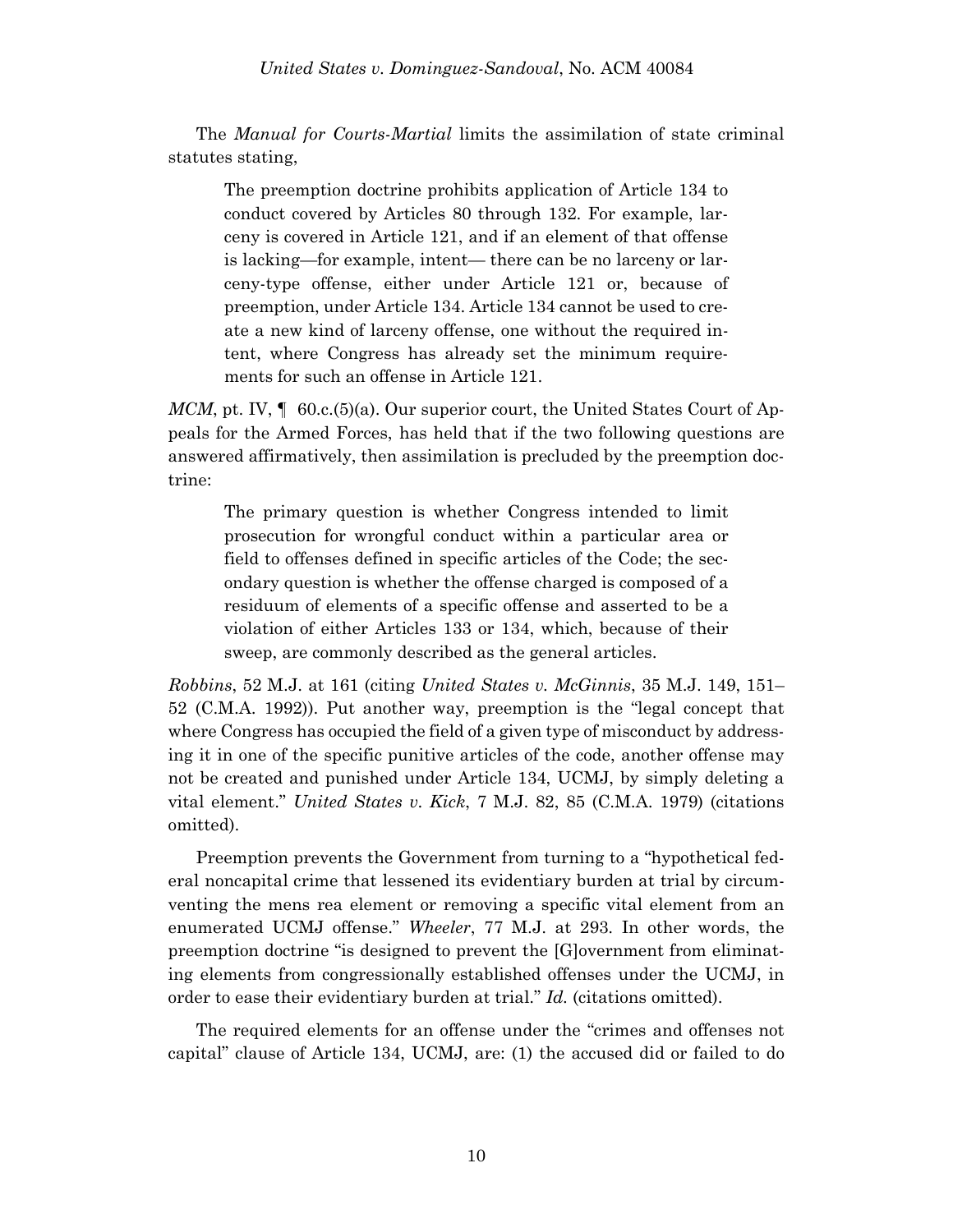certain acts that satisfy each element of the state statute (including assimilated state law); and (2) that the charged offense was not capital. *See MCM*, pt. IV, ¶ 60.b.(2).

With respect to the elements of a crime, in interpreting *Lewis*, the United States Army Court of Criminal Appeals reasoned that "[w]hen analyzing whether a state law is preempted and not subject to incorporation or whether that state law can be applied on federal enclaves via assimilation, the Supreme Court expressly rejected a strict elements or 'precise acts' test." *United States v. Rodriguez*, ARMY 20130577, 2016 CCA LEXIS 145, at \*6 (A. Ct. Crim. App. 7 Mar. 2016) (unpub. op.) (citing *Lewis*, 523 U.S. at 165). "Instead, the high court reasoned, 'it seems fairly obvious that the [Federal Assimilative Crimes Act] will not apply where both state and federal statutes seek to punish approximately the same wrongful behavior.'" *Id*.

"The President first included indecent language as an enumerated offense under Article 134, UCMJ, in 1984. *MCM* pt. IV, para. 89 (1984 ed.)." *United States v. Avery*, 79 M.J. 363, 367 (C.A.A.F. 2020). The elements of the crime of indecent language under Article 134, UCMJ, are: (1) the accused orally or in writing communicated to another person certain language; (2) such language was indecent; and (3) under the circumstances, the conduct of the accused was to the prejudice of good order and discipline in the armed forces or was of a nature to bring discredit upon the armed forces. *See MCM*, pt. IV, ¶ 89.b. Our superior court has stated that what constitutes indecent language is language "which is grossly offensive to modesty, decency or propriety, or shocks the moral sense, because of its vulgar, filthy, or its disgusting nature, or its tendency to arouse lustful thought. The language used must violate community standards of decency and substantially exceed customary limits of candor." *United States v. French*, 31 M.J. 57, 59 (C.M.A. 1990) (citations omitted). Whether language is indecent depends in part on context and "we must examine the entire record of trial to determine the precise circumstances under which the charged language was communicated." *United States v. Green*, 68 M.J. 266, 270 (C.A.A.F. 2010) (citations omitted). "Words do not have to be indecent per se to constitute an offense. Depending on the context in which they are used, even words which are themselves innocuous can be indecent." *United States v. Stitely*, No. ACM 37039, 2008 CCA LEXIS 170, at \*11 (A.F. Ct. Crim. App. 23 Apr. 2008) (unpub. op.) (citing *[United States v. Coleman](https://plus.lexis.com/document/?pdmfid=1530671&crid=8f9c6188-47ef-4c96-a716-6b2c8a655520&pddocfullpath=%2Fshared%2Fdocument%2Fcases%2Furn%3AcontentItem%3A4SG5-5J10-TXFN-X2DF-00000-00&pdcontentcomponentid=7814&pdteaserkey=&pdislpamode=false&pdworkfolderlocatorid=NOT_SAVED_IN_WORKFOLDER&ecomp=ff4k&earg=sr1&prid=56510da3-720c-47e0-a7c7-e0bdc47435c8)*, 48 [M.J. 420, 423 \(C.A.A.F. 1998\)\)](https://plus.lexis.com/document/?pdmfid=1530671&crid=8f9c6188-47ef-4c96-a716-6b2c8a655520&pddocfullpath=%2Fshared%2Fdocument%2Fcases%2Furn%3AcontentItem%3A4SG5-5J10-TXFN-X2DF-00000-00&pdcontentcomponentid=7814&pdteaserkey=&pdislpamode=false&pdworkfolderlocatorid=NOT_SAVED_IN_WORKFOLDER&ecomp=ff4k&earg=sr1&prid=56510da3-720c-47e0-a7c7-e0bdc47435c8). The "test is whether the particular language is *calculated* to corrupt morals or excite libidinous thoughts." *[United States v.](https://plus.lexis.com/document/?pdmfid=1530671&crid=8f9c6188-47ef-4c96-a716-6b2c8a655520&pddocfullpath=%2Fshared%2Fdocument%2Fcases%2Furn%3AcontentItem%3A4SG5-5J10-TXFN-X2DF-00000-00&pdcontentcomponentid=7814&pdteaserkey=&pdislpamode=false&pdworkfolderlocatorid=NOT_SAVED_IN_WORKFOLDER&ecomp=ff4k&earg=sr1&prid=56510da3-720c-47e0-a7c7-e0bdc47435c8)  Brinson,* [49 M.J. 360, 364 \(C.A.A.F. 1998\)](https://plus.lexis.com/document/?pdmfid=1530671&crid=8f9c6188-47ef-4c96-a716-6b2c8a655520&pddocfullpath=%2Fshared%2Fdocument%2Fcases%2Furn%3AcontentItem%3A4SG5-5J10-TXFN-X2DF-00000-00&pdcontentcomponentid=7814&pdteaserkey=&pdislpamode=false&pdworkfolderlocatorid=NOT_SAVED_IN_WORKFOLDER&ecomp=ff4k&earg=sr1&prid=56510da3-720c-47e0-a7c7-e0bdc47435c8) (citations omitted).

### **3. Analysis**

The crime of communicating indecent language under Article 134, UCMJ, has remained generic and virtually unchanged for the past 38 years. When it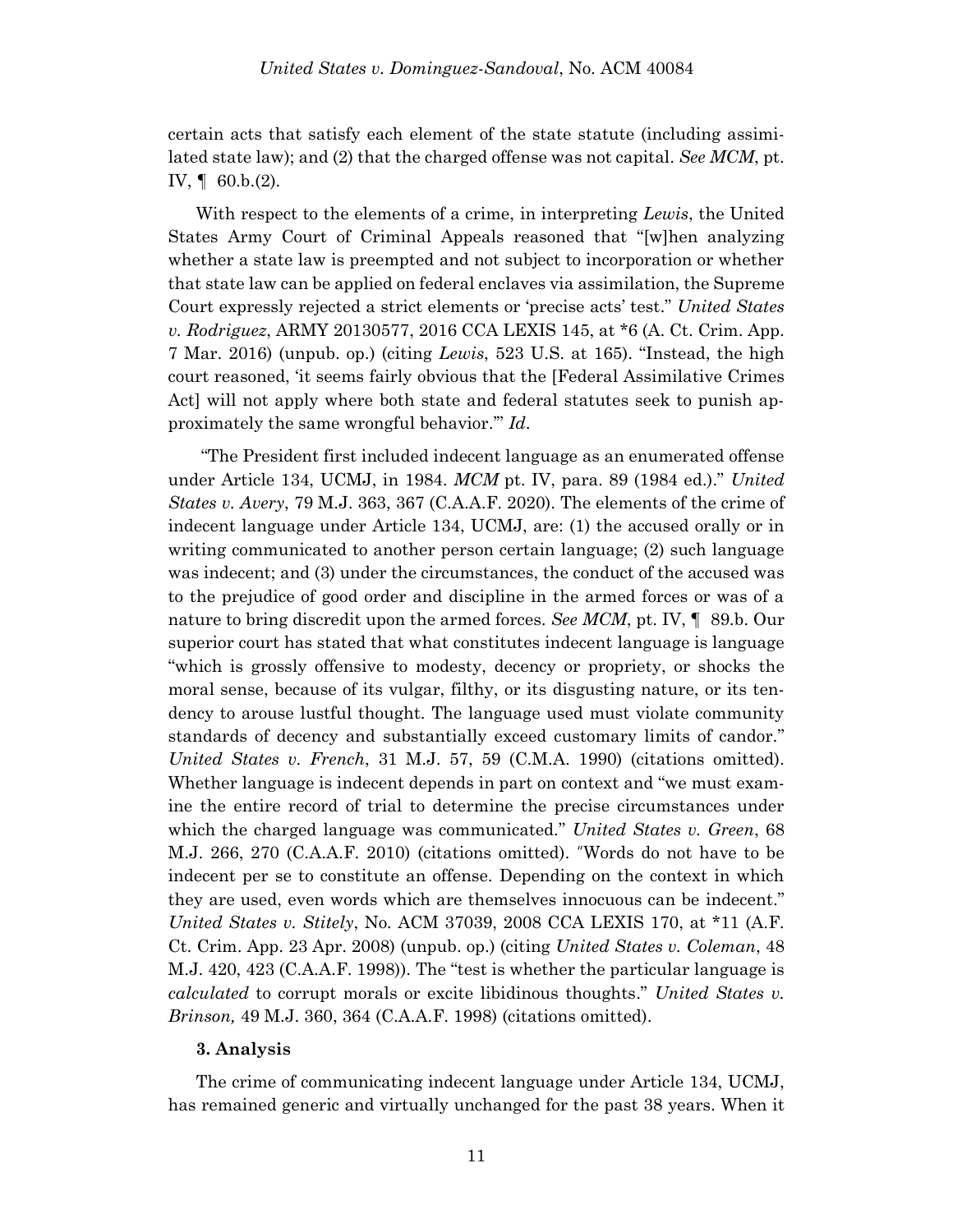was enacted in 1984, there were no online dating platforms or websites that allowed users to upload their own pornographic content. There were no smart phones or social media applications. *There was no Internet as we know it.* The focus of the indecent language offense is whether an accused has written or spoken particular language that is calculated to corrupt morals or excite libidinous thoughts and which has an effect on good order and discipline or the reputation of the armed forces. The scope of what could be indecent language is rather broad and is dependent on the particular circumstance.

Conversely, New Jersey's cyber-harassment law goes beyond mere communication of written or oral indecent language. It focuses on online or cyber conduct where there is specific intent to inflict emotional harm or induce fear of physical or emotional harm. *State v. Burkert*, 174 A.3d 987, 996 (N.J. 2017) (observing the law "limits the criminalization of speech mostly to those communications that threaten to cause physical or emotional harm or damage."). The law is an example of a state's attempt at addressing changing times and a reflection of a modern and highly digital world. It looks at a perpetrator's intent to harm another by cyber or digital means, and the potentially endless tangible and intangible effects that behavior may have on victims due to ubiquity and permanence of things posted on Internet-based social media.

The UCMJ offense of communicating indecent language and the New Jersey offense of cyber-harassment do not seek to punish the same, or even approximately the same, wrongful behavior. Even the most superficial review of the two offenses reveals why Appellant's argument must fail—only cyber-harassment requires a victim. While Appellant may believe he committed the victimless crime of indecent language, this court does not. Appellant's intent to cause harm is an aspect of New Jersey's law that goes beyond the scope of indecent language. Appellant went beyond merely communicating indecent language to another. He used multiple digital platforms, including two websites dedicated, in part, to the viewing and uploading of pornography, to disclose his victims' personal and contact information, and with AG and TC, he attach videos of them engaged in sexual acts. With regard to AS, Appellant's acts were done as reprisal for her reporting his alleged criminal conduct to law enforcement. Appellant intentionally crafted an environment where the privacy of his victims could be regularly invaded. Even if Appellant or some other person could remove the videos from the world-wide web, the damage had already been done. As soon as these fake profiles were created and videos were uploaded, the identifying information and videos could be accessed by anyone. Through his use of indecent and lewd language, along with personal information about the victims, Appellant's behavior potentially placed these women in a never-ending and ever-growing state of exploitation.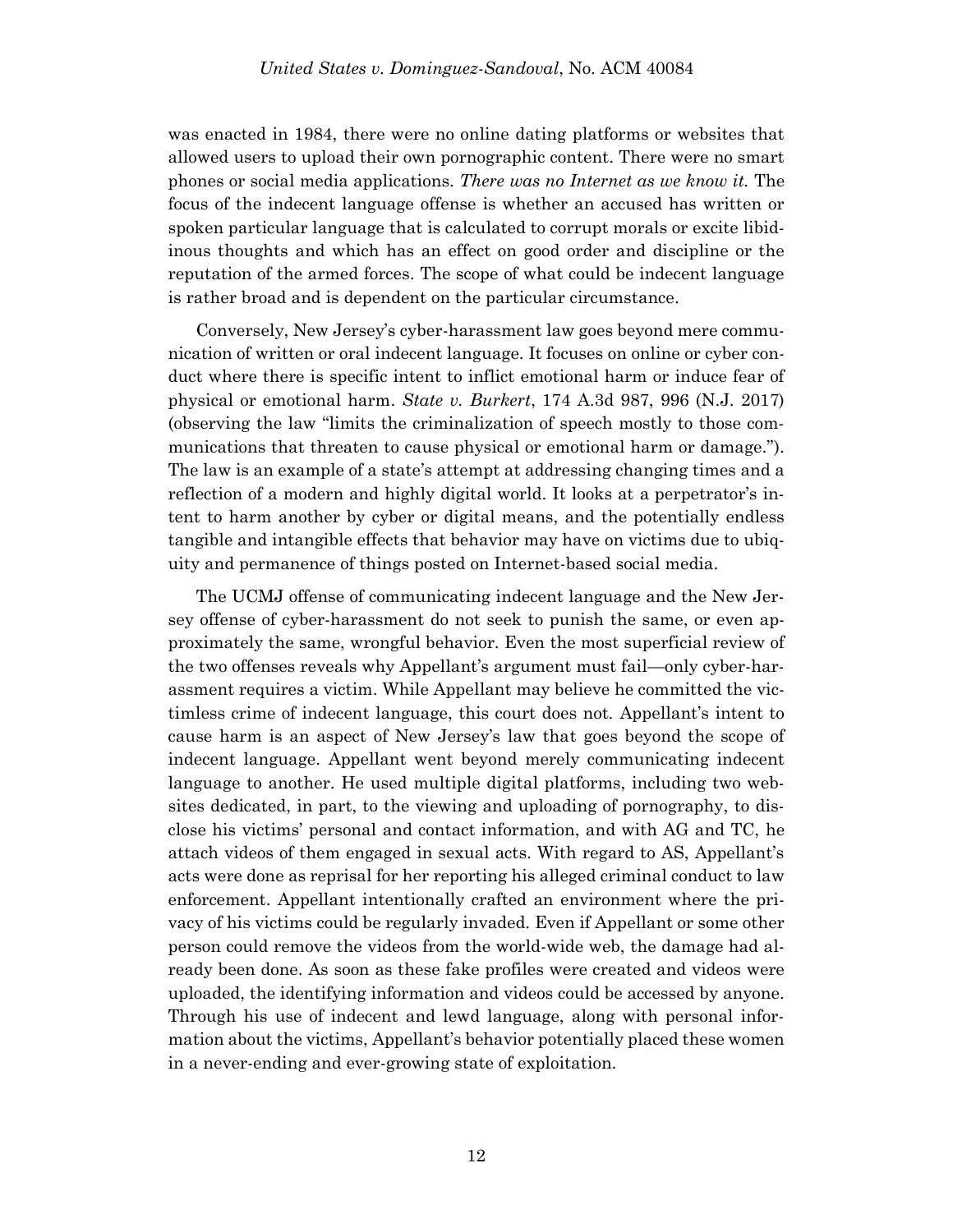Applying the *Lewis* test, Appellant's acts could have been charged under Article 134, UCMJ, *Indecent language*. However, we find the indecent language offense under Article 134 does not reveal an intent to eliminate an element as to exclude use of the New Jersey law. The New Jersey law does not interfere with the achievement of a federal policy, and it does not effectively rewrite an offense definition that Congress has already occupied. Thus, the Article 134 offense does not preclude application of the New Jersey law through assimilation.

In this case, the Government "incorporated a specific [state] statute aimed with precision at a particular type of intentional conduct with its own evidentiary burden." *Wheeler*, 77 M.J. at 293 (citations omitted). Preemption doctrine would prevent the Government from assimilating New Jersey state law to "circumvent an element of an enumerated offense" or to "lessen[ ] its evidentiary burden at trial." *See id.* However, that did not happen in this case. Quite the opposite: the Government was required to meet a specific, heightened mens rea with respect to Appellant's intent to cause emotional harm. This heightened mens rea further undermines the claim that the New Jersey statue was preempted by Article 134's enumerated indecent language offense. If anything, had this case been litigated, assimilating the New Jersey crime of cyber-harassment would have made obtaining a conviction more difficult given that there were more elements the Government would have to prove, the specific mens rea, and the foundational and evidentiary requirements needed to address the social media aspects of the crimes. Since the offense of cyber-harassment is cognizable by a court-martial, we find the Government was not preempted from charging New Jersey's crime on cyber-harassment, and there is no substantial basis to overturn Appellant's guilty plea on this ground.

### **B. Providence of Appellant's Guilty Pleas**

### **1. Additional Background**

Appellant argues that his guilty pleas were improvident because the military judge erred when he used the definition of indecent conduct from the Manual, instead of the definitions or explanations from New Jersey state law. Appellant also claims the military judge failed to define "lewd" during the providence inquiry, despite all three specifications using the words "lewd and indecent."

### **2. Law**

We review a military judge's decision to accept the accused's guilty plea for an abuse of discretion. *United States v. Inabinette*, 66 M.J. 320, 322 (C.A.A.F. 2008). "A military judge abuses this discretion if he fails to obtain from the accused an adequate factual basis to support the plea—an area in which we afford significant deference." *Id*. "There exists strong arguments in favor of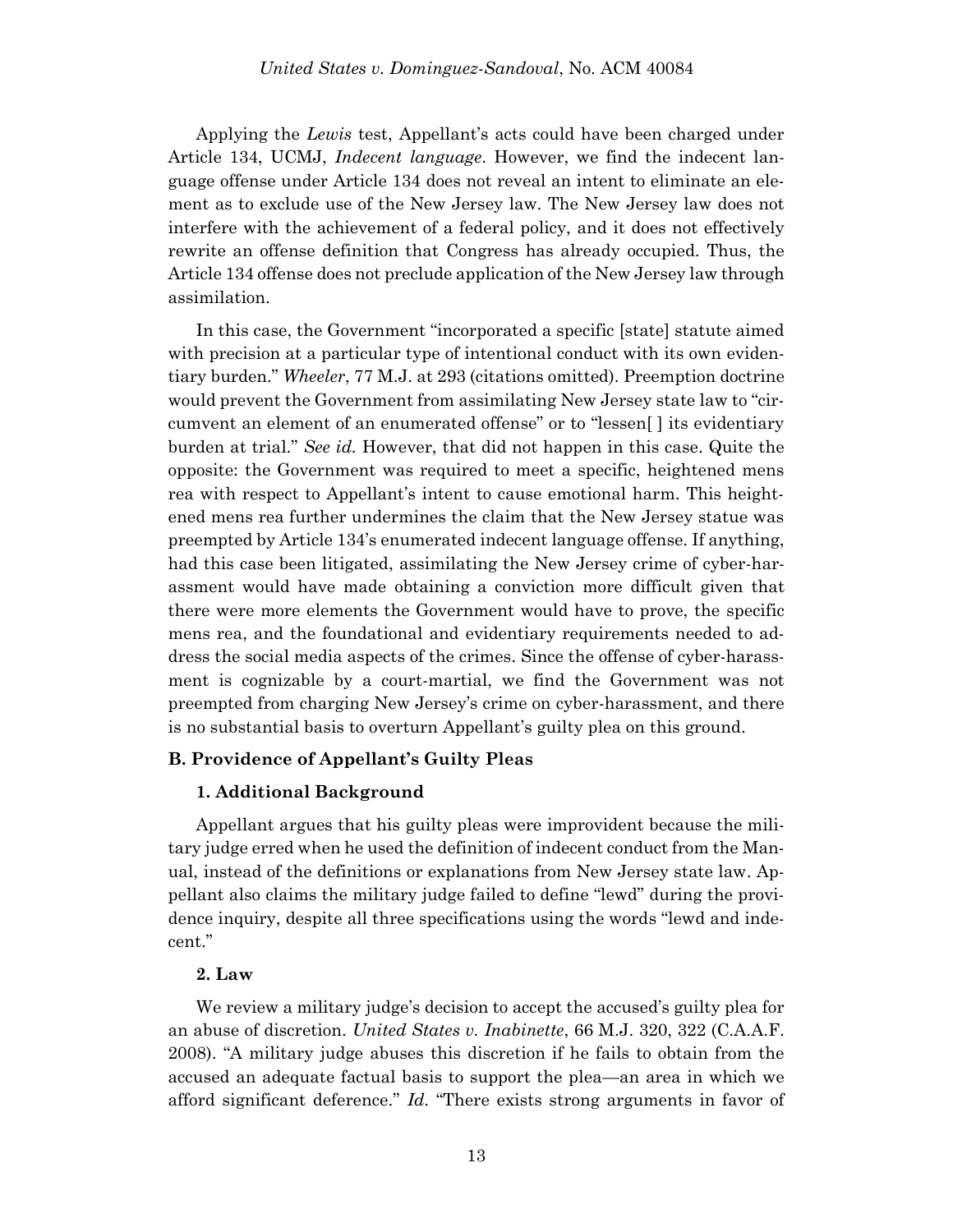giving broad discretion to military judges in accepting pleas, not least because facts are by definition undeveloped in such cases." *Id*. "[I]n reviewing a military judge's acceptance of a plea for an abuse of discretion appellate courts apply a substantial basis test: Does the record as a whole show 'a substantial basis in law and fact for questioning the guilty plea.'" *Id*. (quoting *United States v. Prater*, 32 M.J. 433, 436 (C.M.A. 1991) (internal quotation marks omitted)).

"An essential aspect of informing Appellant of the nature of the offense is a correct definition of legal concepts. The judge's failure to do so may render the plea improvident." *United States v. Negron*, 60 M.J. 136, 141 (C.A.A.F. 2004) (first citing *United States v. O'Connor*, 58 M.J. 450, 453 (C.A.A.F. 2003); and then citing *United States v. Pretlow*, 13 M.J. 85, 88–89 (C.M.A. 1982)). However, "an error in advising the accused does not always render a guilty plea improvident. Where the record contains factual circumstances that objectively support the guilty plea to a more narrowly construed statute or legal principle, the guilty plea may be accepted." *Id*. (internal quotation marks and citations omitted).

### **3. Analysis**

Assessing the record as a whole, we find there is no substantial basis in law or fact to question Appellant's guilty plea. In particular, we find the military judge did not abuse his discretion in accepting Appellant's pleas to cyber-harassment. Appellant is correct that the military judge did not define the word lewd, nor did he define the word indecent under New Jersey law. Yet, in *State v. Tate*, the New Jersey Supreme Court acknowledged, "In the absence of a legislative definition, we generally ascribe to the words used 'their ordinary meaning and significance.'" 106 A.3d 1195, 1204 (N.J. 2015) (cleaned up) (citations omitted). "The words profane and indecent, and even obscene, are not susceptible to neat and fixed definitions." *Id.* (footnote omitted). That court later stated,

Indecent is defined variously as "altogether unbecoming"; "contrary to what the nature of things or what circumstances would dictate as right or expected or appropriate"; "not conforming to generally accepted standards of morality"; "tending toward or being in fact something generally viewed as morally indelicate or improper or offensive"; and "being or tending to be obscene."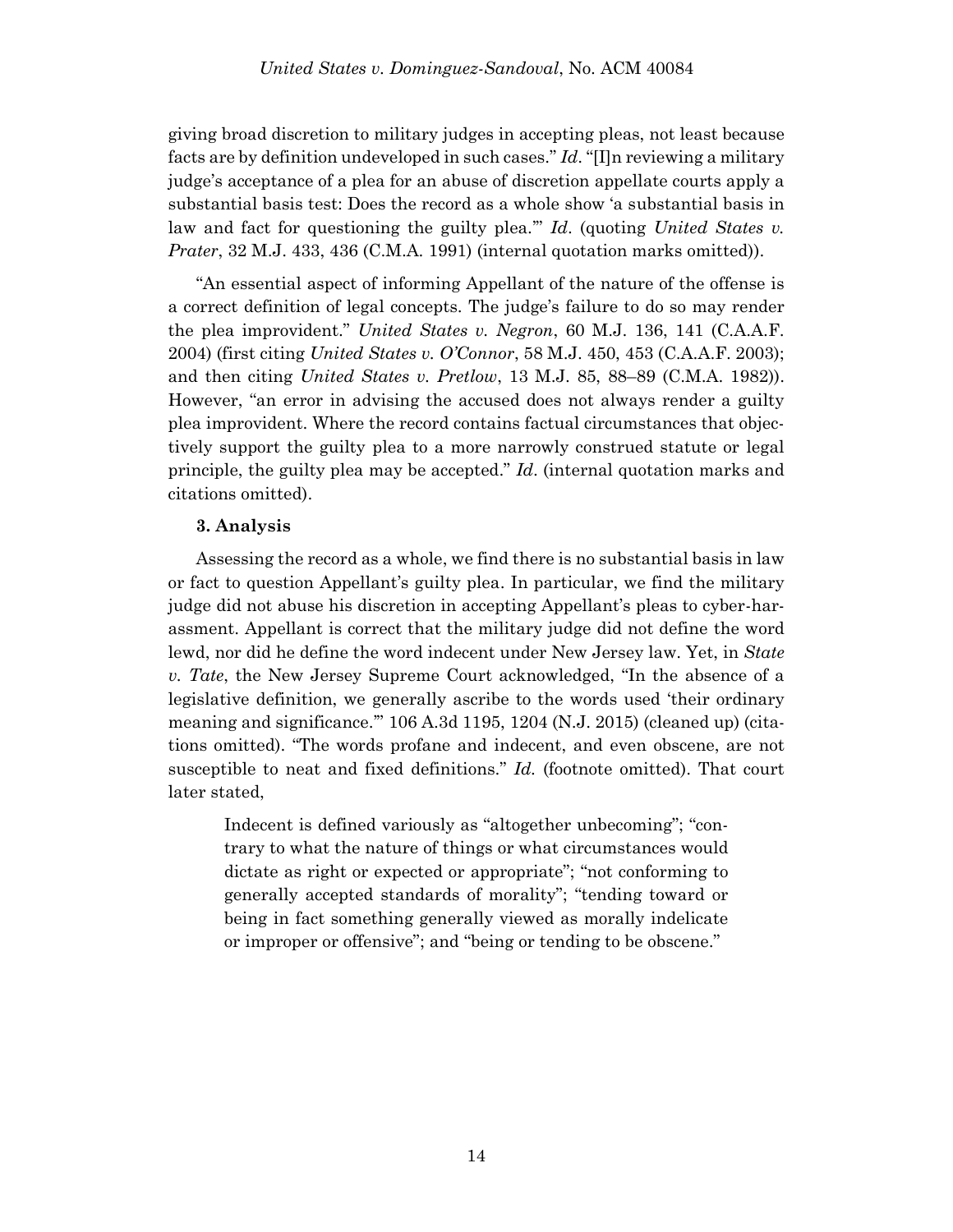*Id*. (citations omitted). Section 2C:14-4, of the New Jersey Code of Criminal Justice, *Lewdness*, defines "lewd acts" as "exposing of the genitals for the purpose of arousing or gratifying the sexual desire of the actor or of any other person." N.J. Stat. § 2C:14-4 (1992). 7

There is no reason to believe that New Jersey's cyber-harassment law indicates some notion or idea that is different than what constitutes indecent or lewd behavior under applicable military law. Even though the military judge did not explain the meaning of lewd and used the Manual's definition of indecent, Appellant's own words, coupled with the stipulation of fact, demonstrate that he understood these words within the legal framework. When the military judge asked Appellant if he understood the definition of indecent, he said "yes" without any questions. Regarding AS, when Appellant was asked why he believed that messages that he sent to other users via the first pornographic website were "lewd and indecent language," he responded, "I used the same disgusting language that was found on the user profile with other users." He then provided examples of the language he used, which this court has intentionally not included. The military judge again asked Appellant why he believed the language he posted about AS was "lewd and indecent language," to which he stated, "It was extremely vulgar, disgusting, degrading." When the military judge asked the same question regarding AG, Appellant acknowledged the language he used was lewd and indecent because what he "posted was very sexual in nature" and "degrading and disgusting." Appellant also opined that the language posted would "shock the moral sense because of its vulgar filthy, or disgusting nature." Finally, Appellant confirmed the titles of the video he uploaded to the two websites were the lewd comments for the offense regarding TC.

Therefore, we disagree with Appellant that the Manual's definition of indecent is not an adequate substitute for New Jersey's legal definitions of indecent. Neither Appellant nor his counsel notified the military judge that Appellant did not understand what lewd or indecent meant, nor did they suggest an alternative definition. Finally, the record contains ample facts that objectively support the guilty plea. The military judge's inquiry was not limited solely to

l

<sup>7</sup> The Government notes: (1) there is one New Jersey appellate court decision, *State v. Carroll*, 196 A.3d 106, 115 (N.J. Super. Ct. App. Div. 2018), where that court concluded "the term 'indecent' is associated with nudity or sexuality;" (2) that the opinion *"*did not elaborate further" on the meaning; and (3) that there are no published decisions from New Jersey appellate courts that define "lewd" within the context of the cyberharassment statute. "Lewdness" is defined in N.J. Stat. § 2C:14-4, but is focused on the exposure of one's genitals "for the purpose of arousing or gratifying the sexual desire of the actor or of any other person."